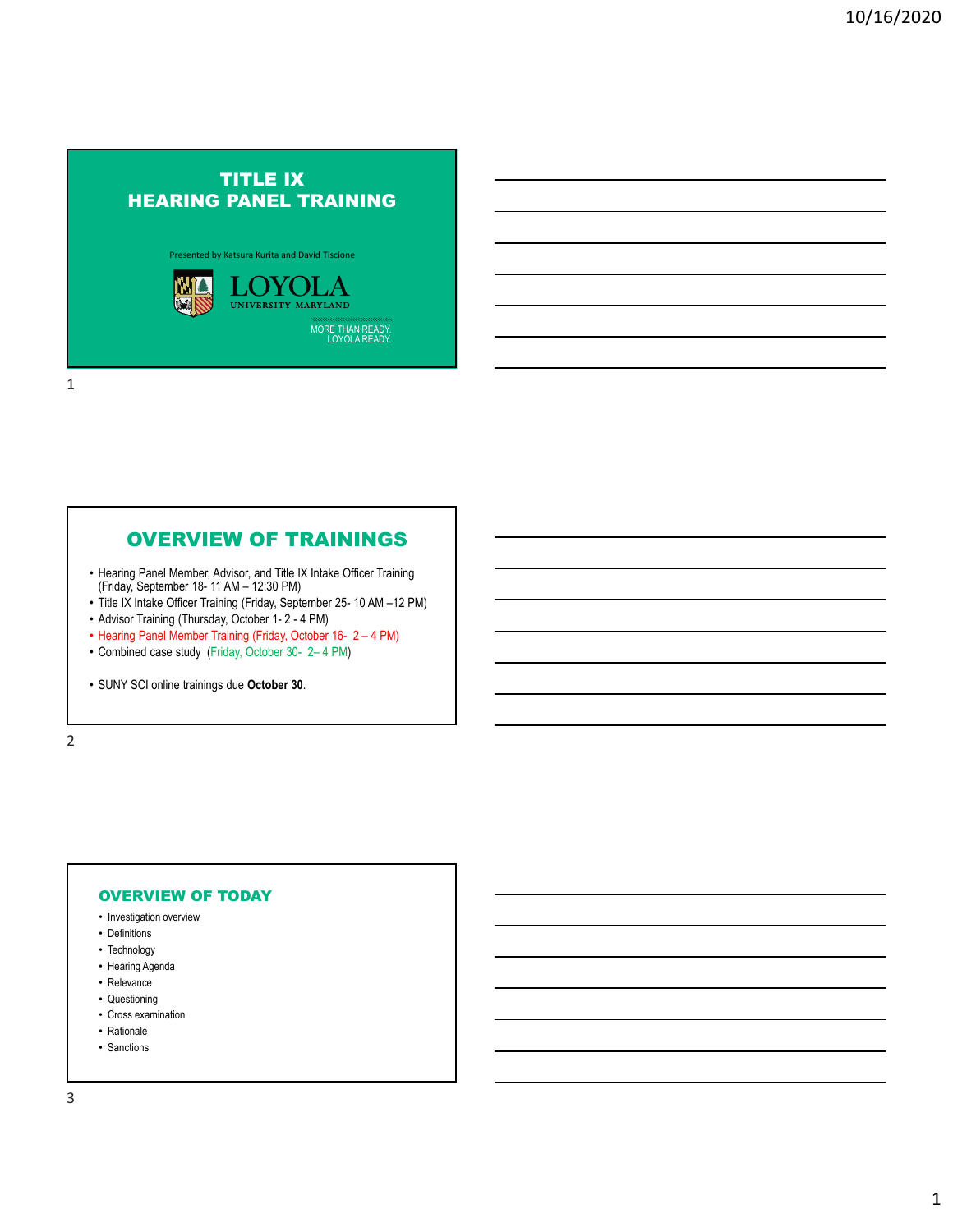# INTRODUCTIONS

- Share Name, Title & Office
- Name ONE responsibility or expectation of hearing panel member

4

#### SHARING ROLE OF HEARING PANEL MEMBER

- Determining whether a student is responsible or not responsible for an alleged violation
- Cross examining the people that are involved in the case
- Listening intently throughout the process and looking for available information in an effective and compassionate way
- Questioning process through lens for both complainant and respondent and due process
- Make sure everyone feels heard
- Navigating decorum in the hearing process; staying calm and polite

5

# SHARING ROLE OF HEARING PANEL MEMBER

- Trying to approach case from trauma informed perspective while being impartial in decision making
- Approaching the process as an open, compassionate listener
- Be supportive of all parties as possible; do no harm
- Being well trained and up to date on recent developments and nuances
- Be familiar with and apply the policy
- Be engaged and challenge each other to ensure appropriate decision
- Trained in and approach hearing with cultural sensitivity
- Weighing the evidence very carefully in an unbiased manner
- De-escalating tensions in the room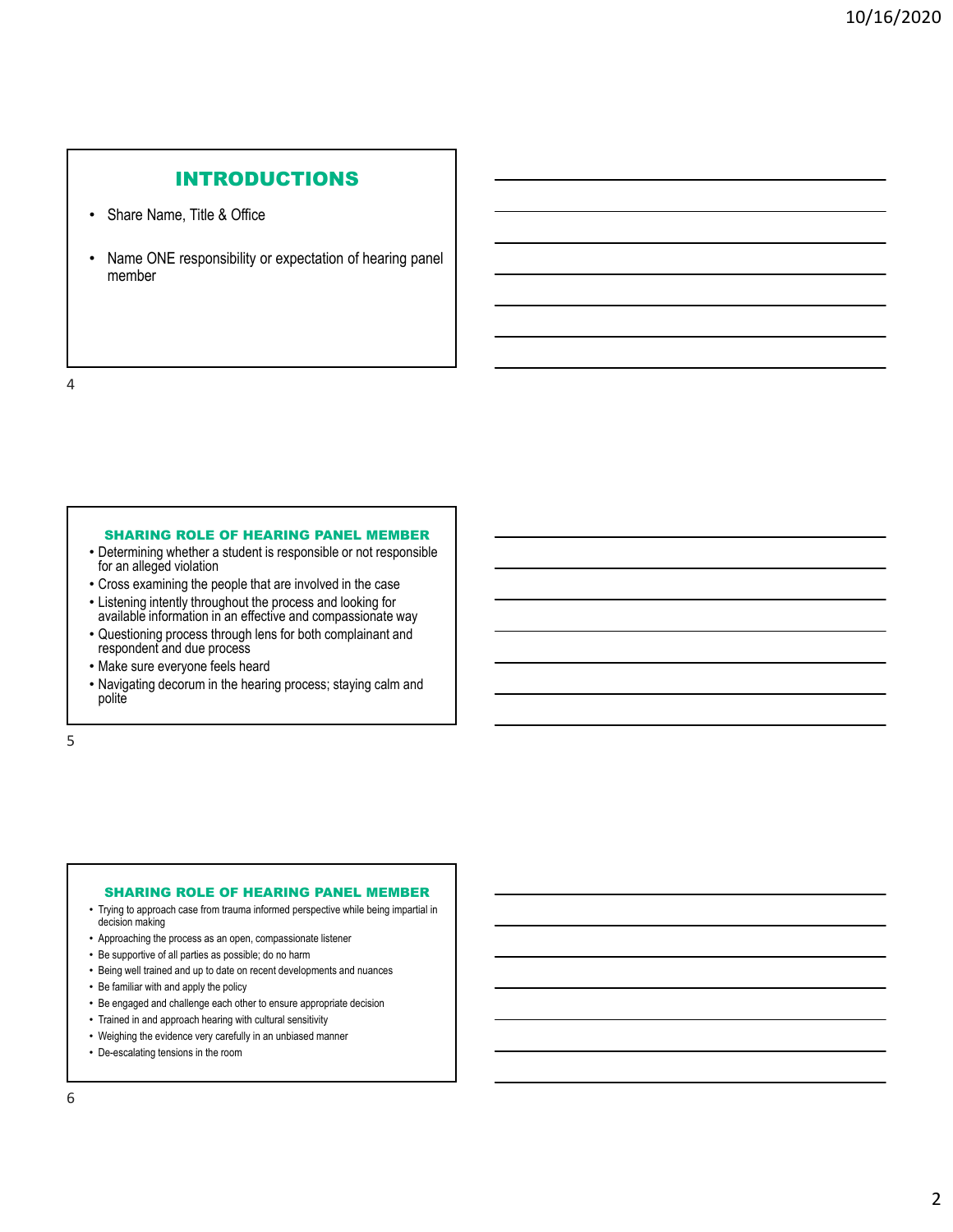#### OVERVIEW OF INVESTIGATION PROCESS

Title IX Deputy Coordinator is responsible for scheduling all meetings with Investigator and will provide:

- Notice of date, time & location of interview with investigator(s)
- Request names and contact info for all witnesses
- Request that the party provide all evidence (ie, photos, screen shots, text messages, voicemails, social media posts, etc.) to investigator(s)
- During meeting with investigator(s), Advisors may not speak for party. • Party is permitted to submit questions for the Investigator(s) to ask others.

**MA** LOYOLA

7



8

#### • Preliminary Investigation Summary Report will be provided to both Parties and Advisors for review and comment for 10 days. Note errors Note any questions for the investigator(s) Suggest additional witnesses or evidence that should be obtained ▫ Argue for or against any findings made Raise any issues of bias or conflict of interest that must be addressed Raise concerns about the evidence that is contained in the report or that there is evidence that was not considered directly relevant by the Investigator(s) and should be in the report. • After all comments are reviewed and addressed by Investigator(s), then the Investigation Summary Report is issued and sent to the Parties, Advisors and Office OVERVIEW OF INVESTIGATION PROCESS

of Student Conduct for a hearing before a hearing panel or to external decisionmakers for Employee cases. **MAN** LOYOLA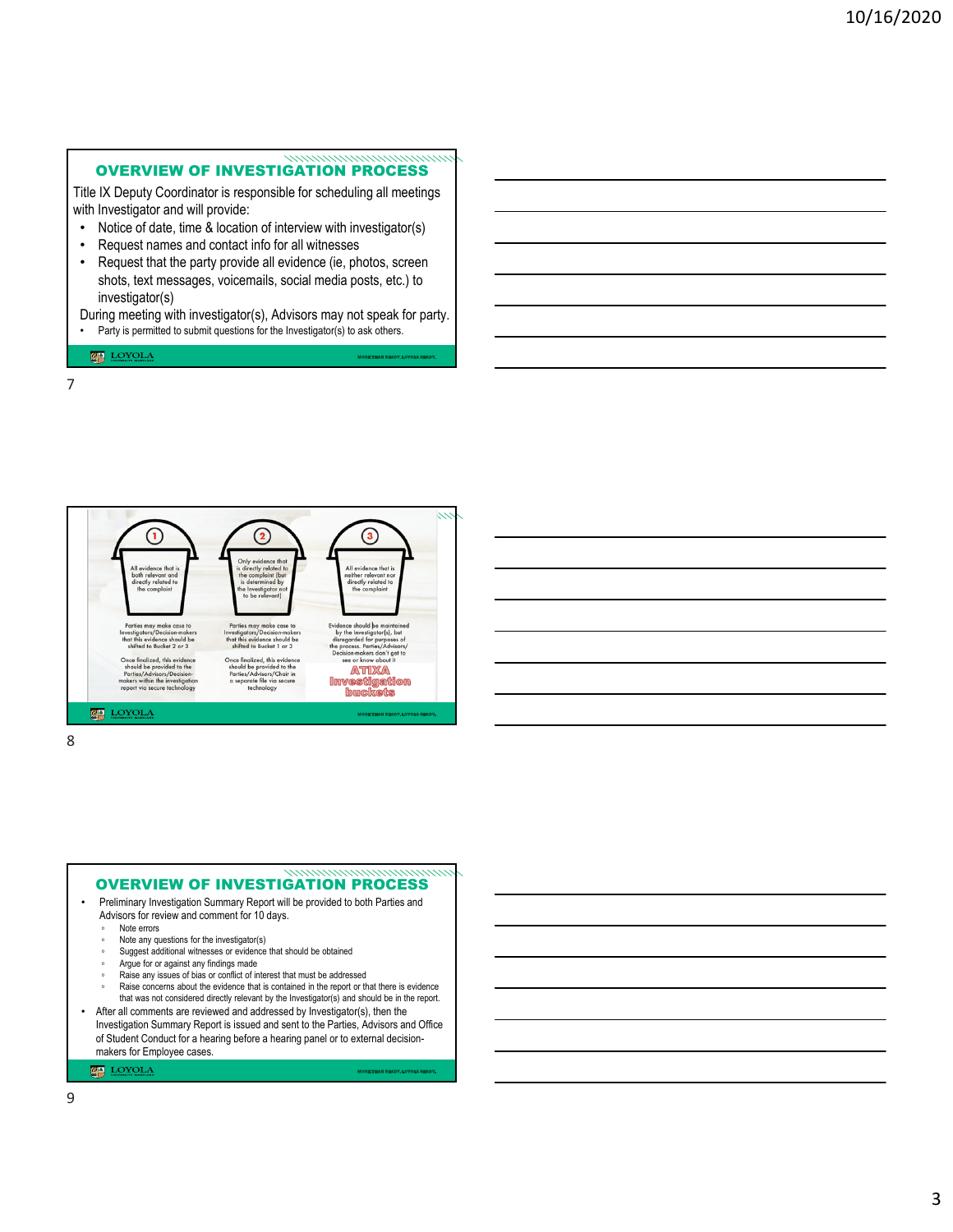





12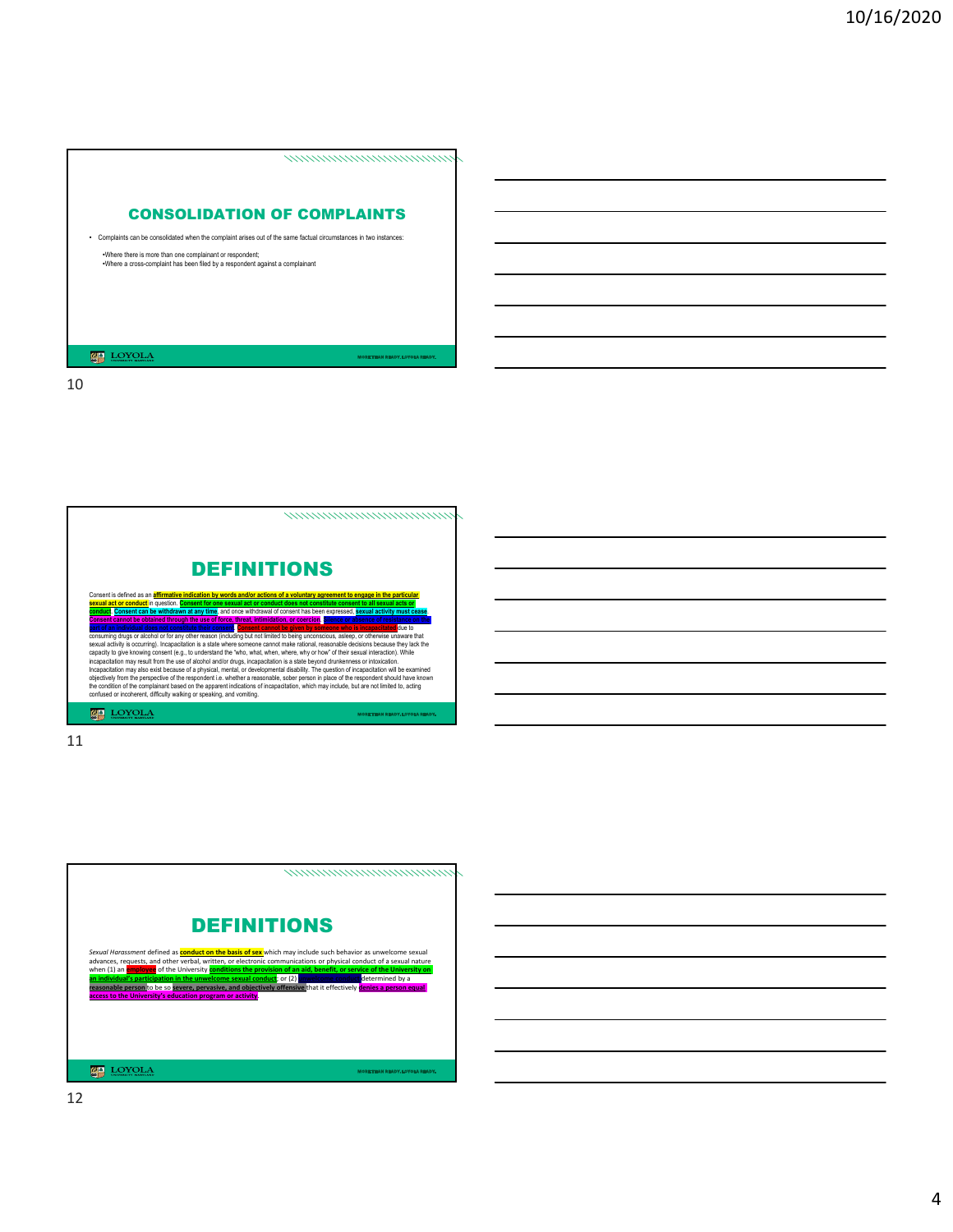![](_page_4_Picture_1.jpeg)

![](_page_4_Picture_3.jpeg)

![](_page_4_Picture_5.jpeg)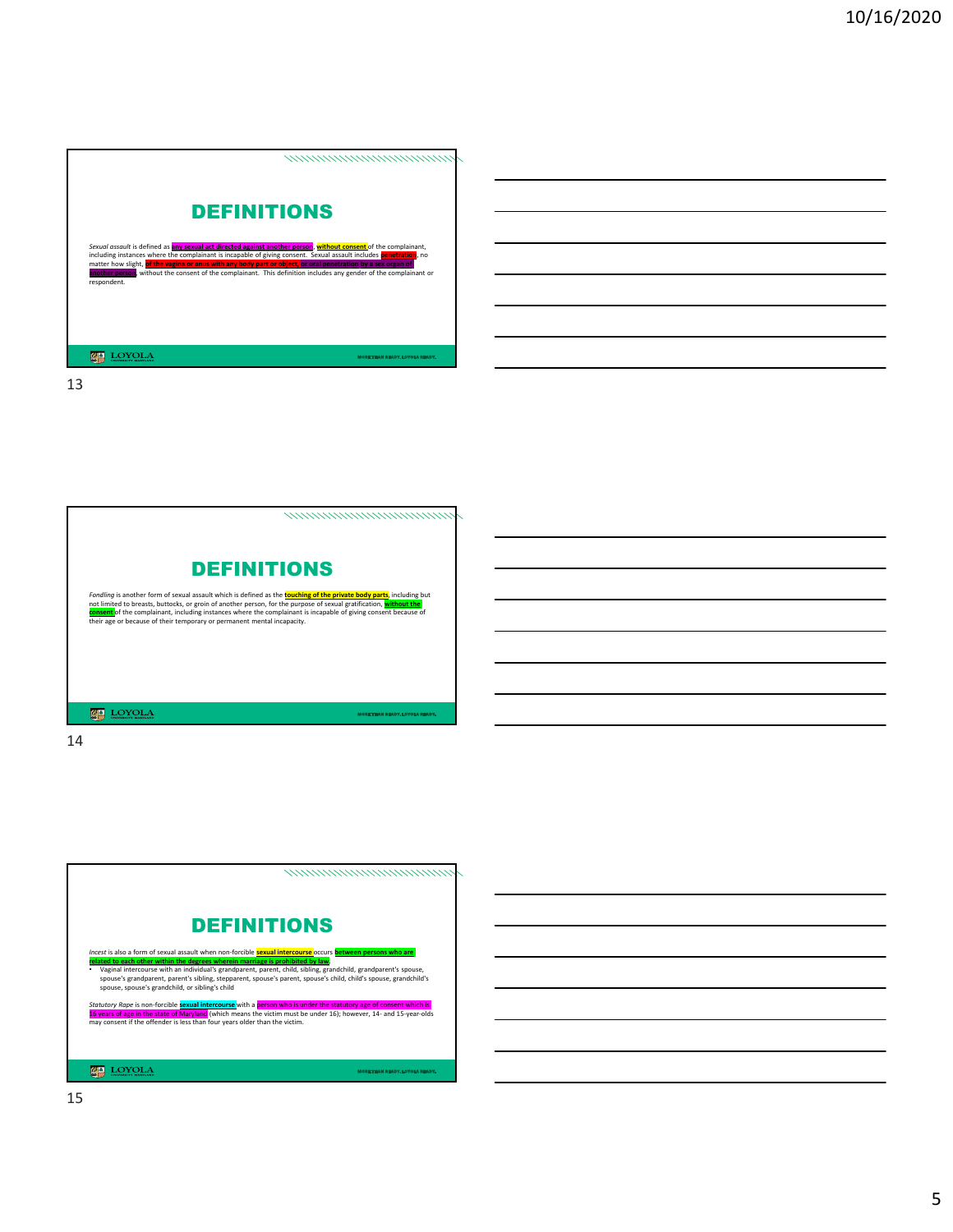![](_page_5_Picture_1.jpeg)

![](_page_5_Picture_3.jpeg)

![](_page_5_Picture_5.jpeg)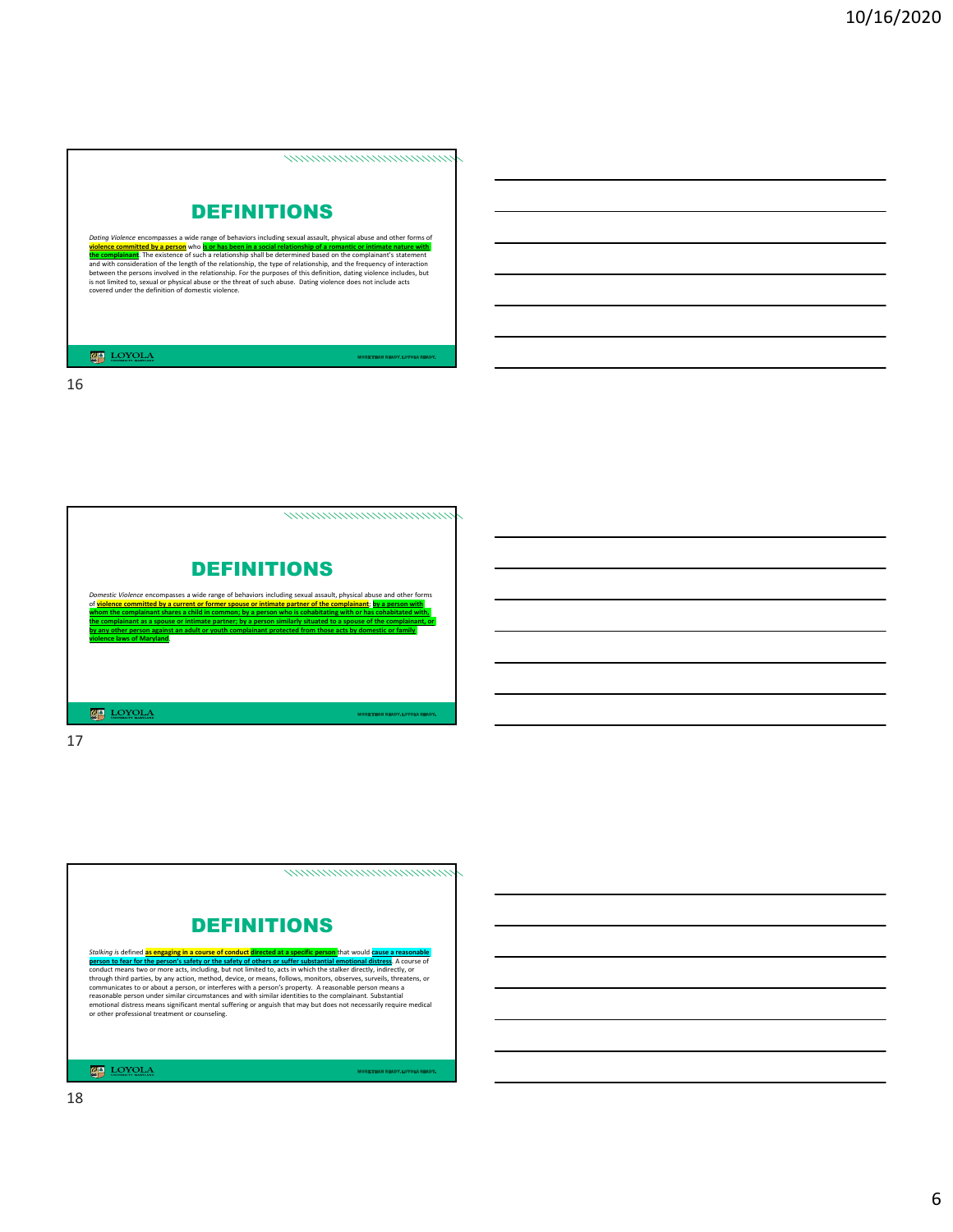![](_page_6_Picture_1.jpeg)

![](_page_6_Picture_3.jpeg)

20

![](_page_6_Picture_5.jpeg)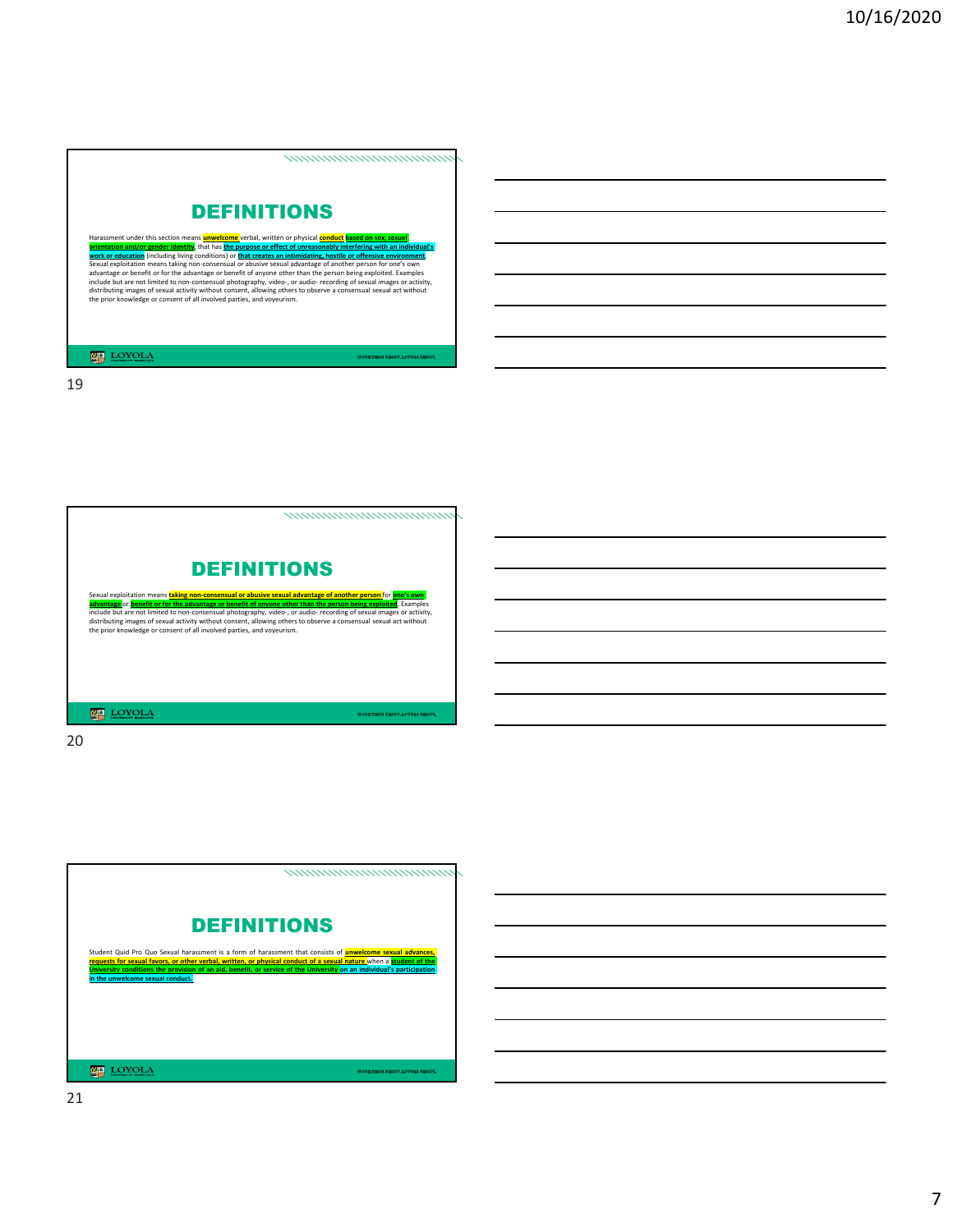,,,,,,,,,,,,,,,,,,,,,,,,,,,,,,,,

![](_page_7_Picture_2.jpeg)

- "Could not be objective toward them based on previous interactions" (Community Standards,
	- **p. 47)**<br>  $\bullet$  Notify us if you have had any interactions with the parties or witnesses<br>  $\bullet$  Perceived and actual bias<br>  $\bullet$  Read grade<br>  $\bullet$  A previous disagreement with the party<br>  $\bullet$  A positive relationship with the
		-
		-
		-
		-
		-

**LOYOLA** 

22

nomonomonomonomo BIAS • Do not pre-judge information • Hearing the case before deciding it • "Respondent is presumed not responsible for the alleged conduct" until conclusion of a grievance process 

23

nommanananananana

### TECHNOLOGY OVERVIEW

- 
- 
- 
- Fragulations require parties to be seen and heard when answering questions in Title IX cases<br>
Fragulations do not require parties to watch or listen in the anings<br>
The We will utilize Zoom or similar platforms to conduct t
- 
- 
- Regulations do not apply to non-Title IX cases<br>• We are only required for parties to be heard<br>• This may be done through phone and/or a combination of zoom and breakout rooms

#### **LOYOLA**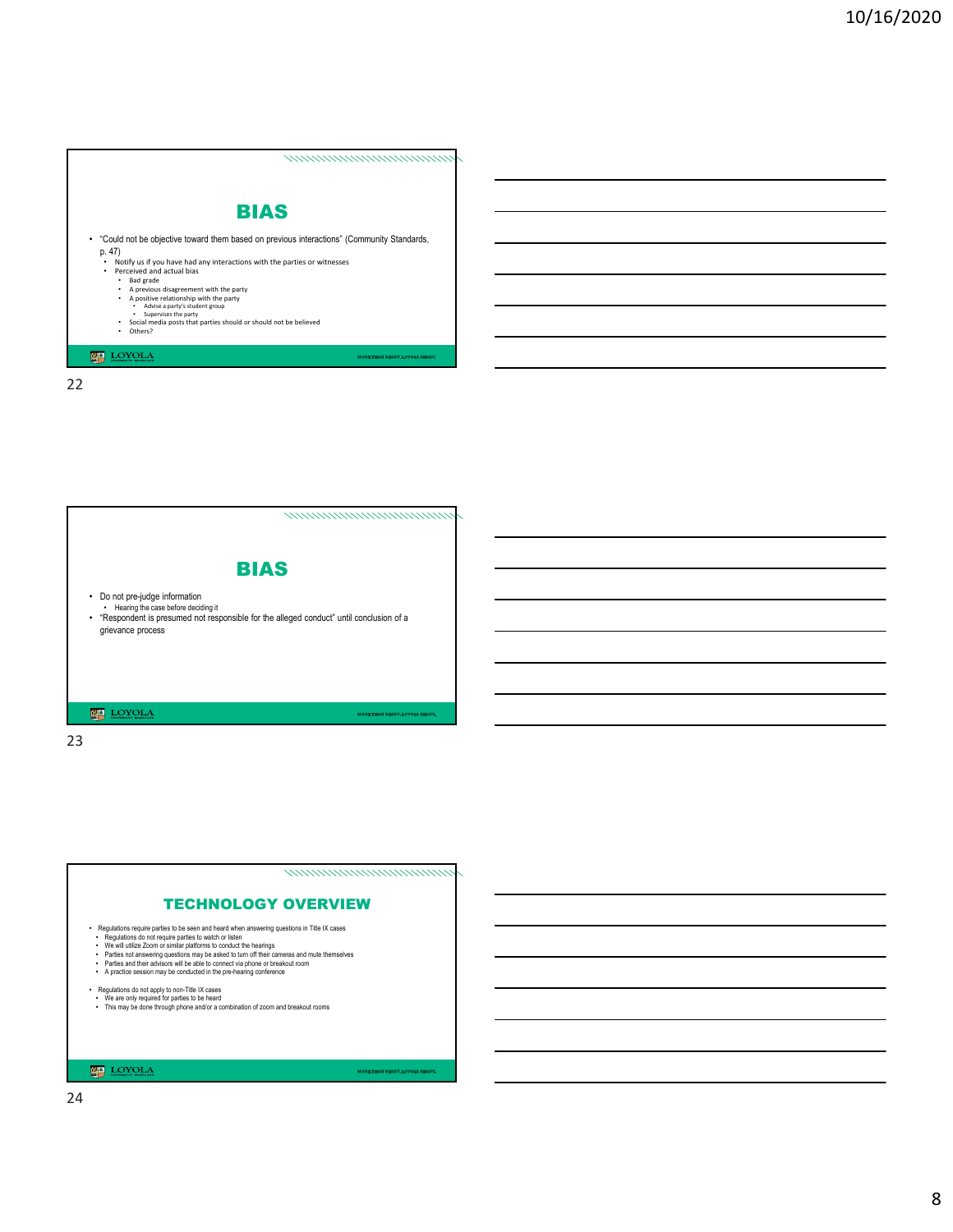![](_page_8_Picture_1.jpeg)

![](_page_8_Picture_3.jpeg)

26

![](_page_8_Figure_5.jpeg)

- 
- 

#### $\underbrace{\mathbb{Z}}_{\text{sym}} \ \operatorname{LOYOLA}$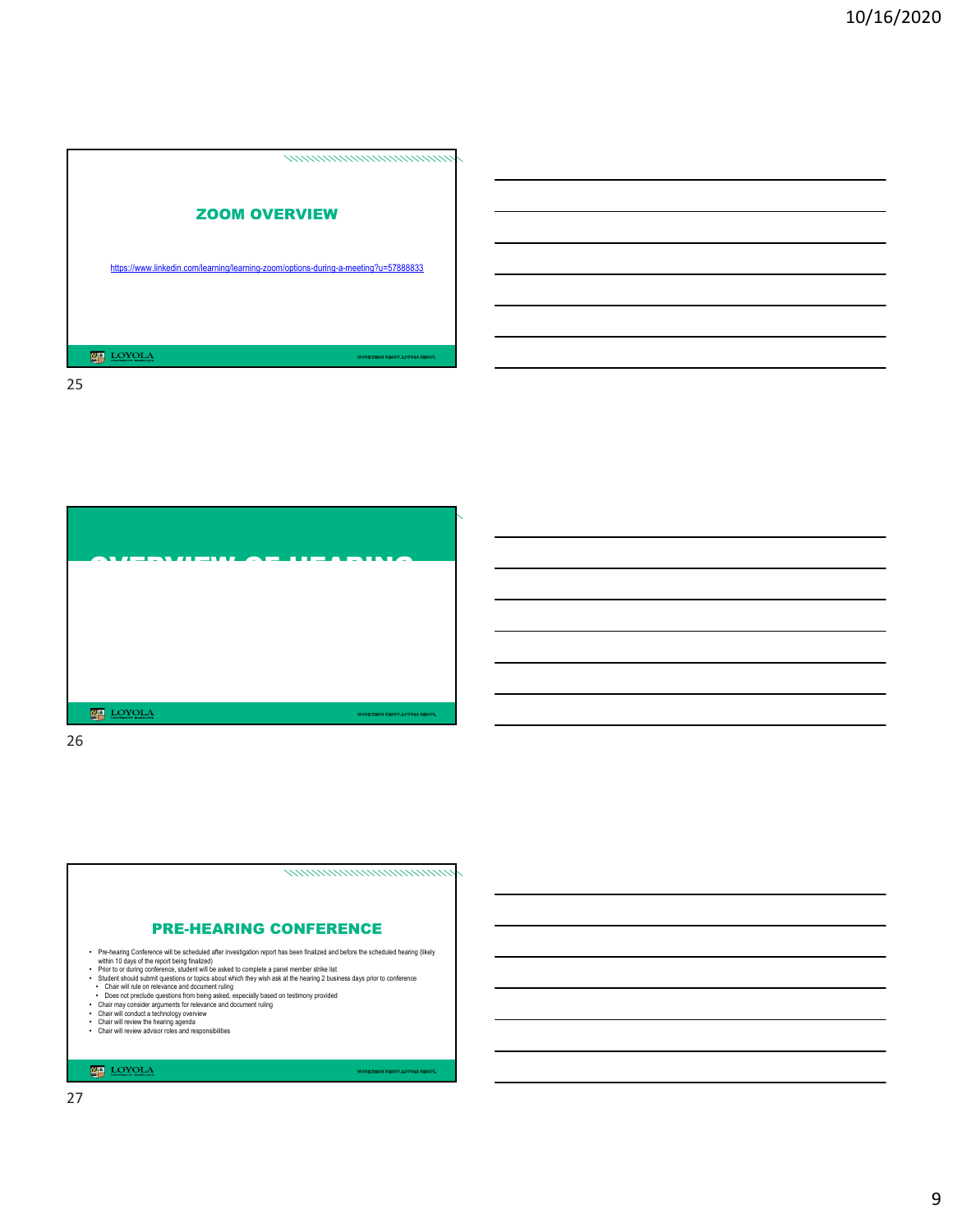# PRE-HEARING PREPARATION

namananananananana

- 
- 
- 
- 
- Review and understand all charges<br>
Review and material carefully and check with chair for questions or concerns<br>
The view all material carefully and check with chair for questions or concerns<br>
Review it a second time and n
- 
- 
- 
- 

#### LOYOLA

28

![](_page_9_Picture_13.jpeg)

29

# ,,,,,,,,,,,,,,,,,,,,,,,,,,,,,,,,, HEARING AGENDA - Indoducion<br>Charles, and advisors introduce themselves<br>- Renel, parties, and advisors introduce themselves<br>- Charlysa and responsibilities are reviewed<br>- Investigator will resear a summary of the investigation and be<br>- qu • Cross examination by parties' advisors<br>• Suggested questions by parties (non-Title IX hearing)<br>• All winessess will be called in title IX hearings<br>• Only winesses the panel or parties call will be called for<br>• Orising st

#### **LOYOLA**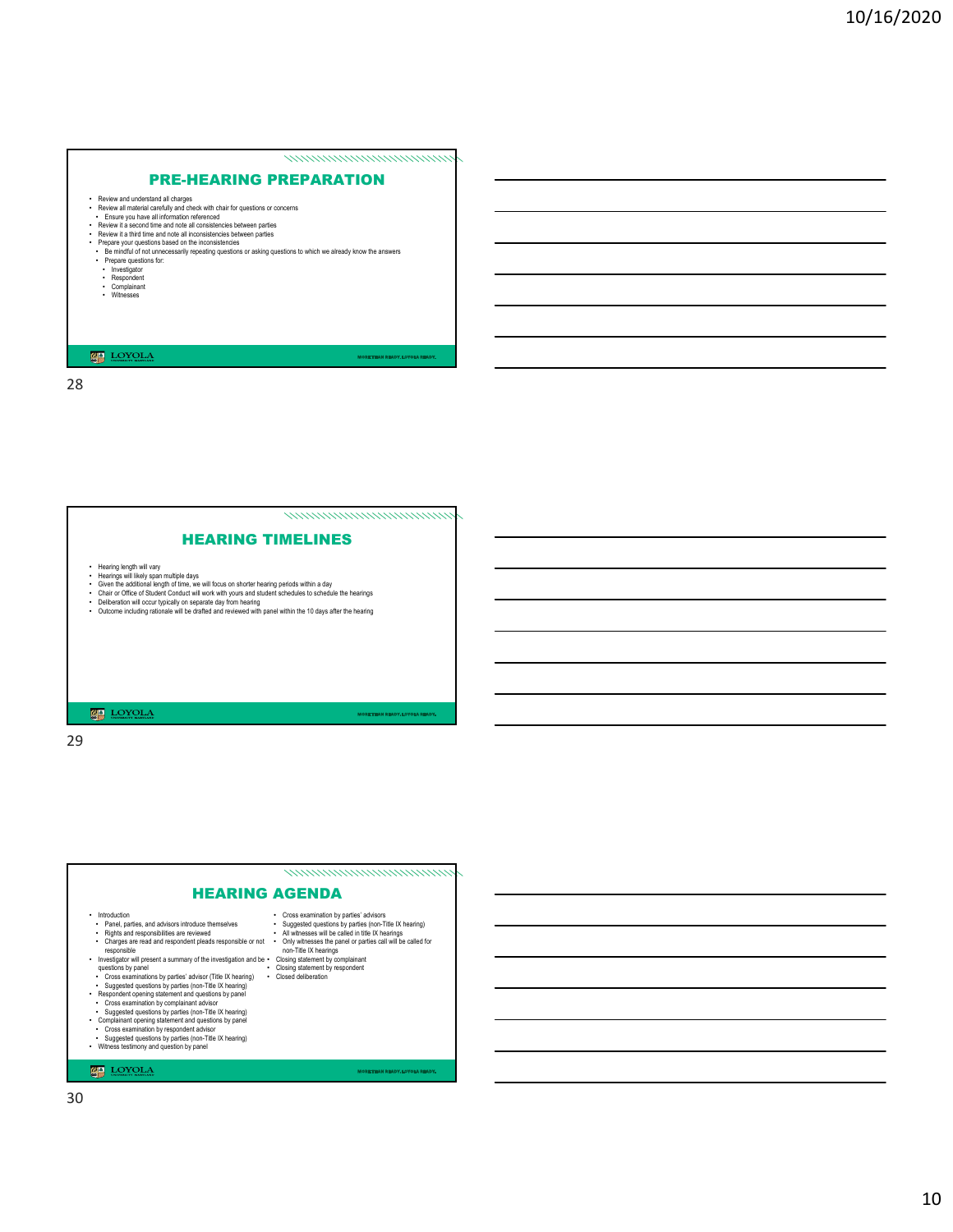#### namananananananana

# RELEVANCE

- 
- Chair determines relevance<br>
Relevance can be defined by related to the issue and helps prove (inculpatory) or disprove (exculpatory) the allegation<br>
The following is irrelevant.<br>
The following is irrelevant.<br>
The following
	-
	-
	-
- 
- 
- Privileged information<br>• Medical Records<br>• Duplicative or abusive questions<br>• New information (can be remanded to investigation)<br>• Panels should not ask questions about irrelevant information
- 

# $\fbox{$\begin{tabular}{|c|c|} \hline $\mathbf{Q}$ & \multicolumn{3}{|c|}{\textbf{LOYOL}} \\\hline \hline $\mathbf{Q}$ & \multicolumn{3}{|c|}{\textbf{LOYOL}} \\\hline \end{tabular}}$

31

namananananananana

# RELEVANCE

- 
- 
- 
- 
- 
- 
- 
- **Felowance of crosses comminion questions should not be based on:**<br> **Consection**<br> **Consection**<br>
Their possible (or clearly stated) motives<br>
Who the question is directed to<br>
The tone or style used to ask about the fact<br>
Th
- 

32

,,,,,,,,,,,,,,,,,,,,,,,,,,,,,,,,,

# RELEVANCE DETERMINATIONS BY CHAIR:

**Question regarding Privileged Information**<br>
• The question is relevant because it asks whether a fact material to the allegations is more or less likely to be true.<br>
• The question is irrelevant because it asks about a de

*Question regarding Privileged Information*

The question is relevant because although it calls for prior sexual behavior information about the complainant, it meets no of the two exceptions to the rape shiled protections defined in  $34 \text{ CFR}$ ,  $8 \text{ 166-8(5)/(6)(i)}$ ,

**MA** LOYOLA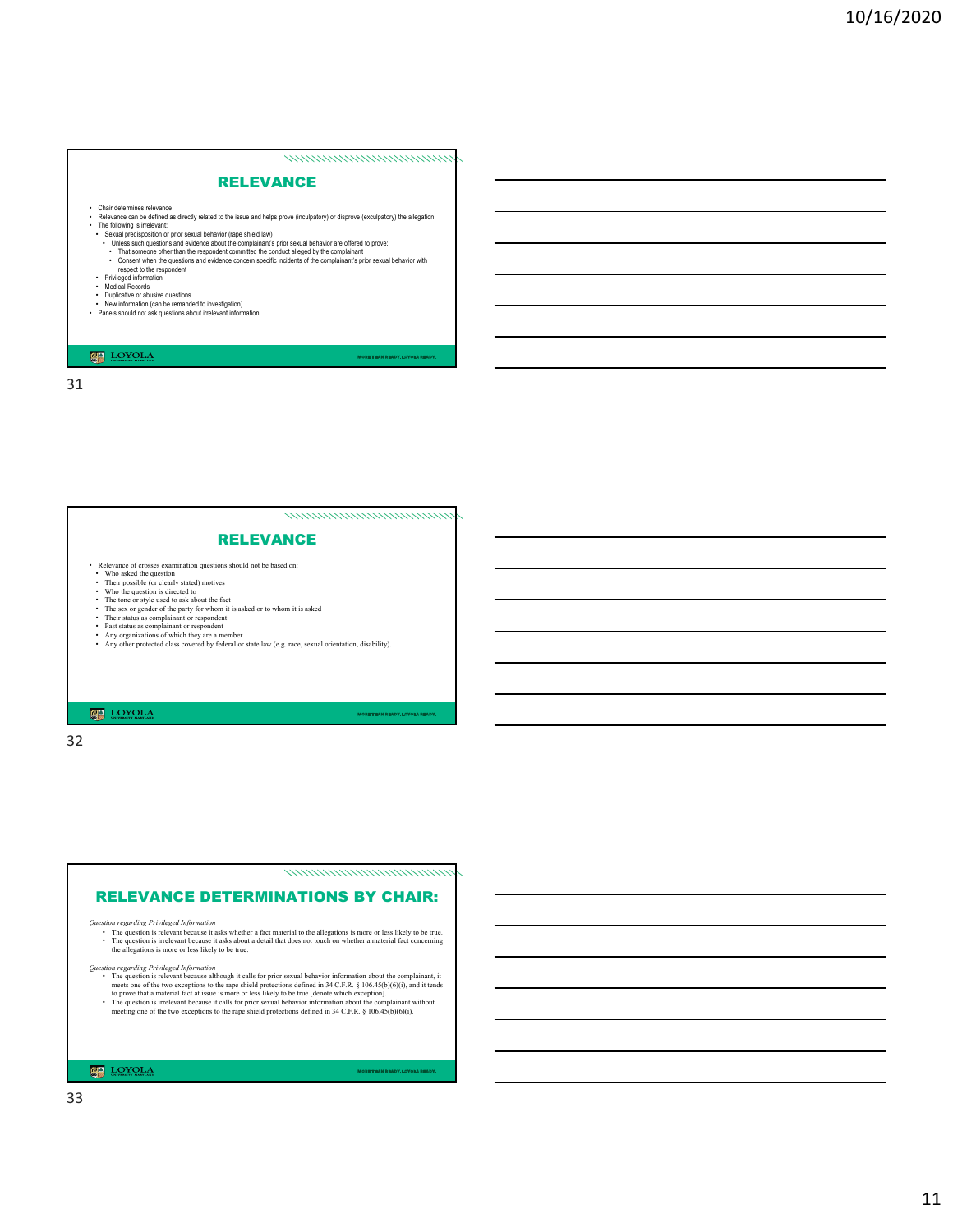#### ,,,,,,,,,,,,,,,,,,,,,,,,,,,,,,,,,,

# RELEVANCE

*Question regarding Privileged Information* The question is irrelevant because it calls for information shielded by a legally-recognized privilege [identify the

privilege].<br>• The question is relevant because, although it calls for information shielded by a legally-recognized privilege [identify the privilege], that privilege has been waived in writing, and the question tends to pr

- 
- Questions *about Undisclosed Medical Records*<br>
 The question is irrelevant because it calls for information regarding a party's medical, psychological, or similar<br>
 record without that party's voluntary, written consent

LOYOLA

34

,,,,,,,,,,,,,,,,,,,,,,,,,,,,,, **RELEVANCE** *Duplicative Questions* • The question is irrelevant because it is duplicative of a question that was asked and answered.  $\begin{tabular}{|c|c|c|c|} \hline \hline \hline \textbf{1D} & LOYOLA \\ \hline \end{tabular}$ 

![](_page_11_Figure_11.jpeg)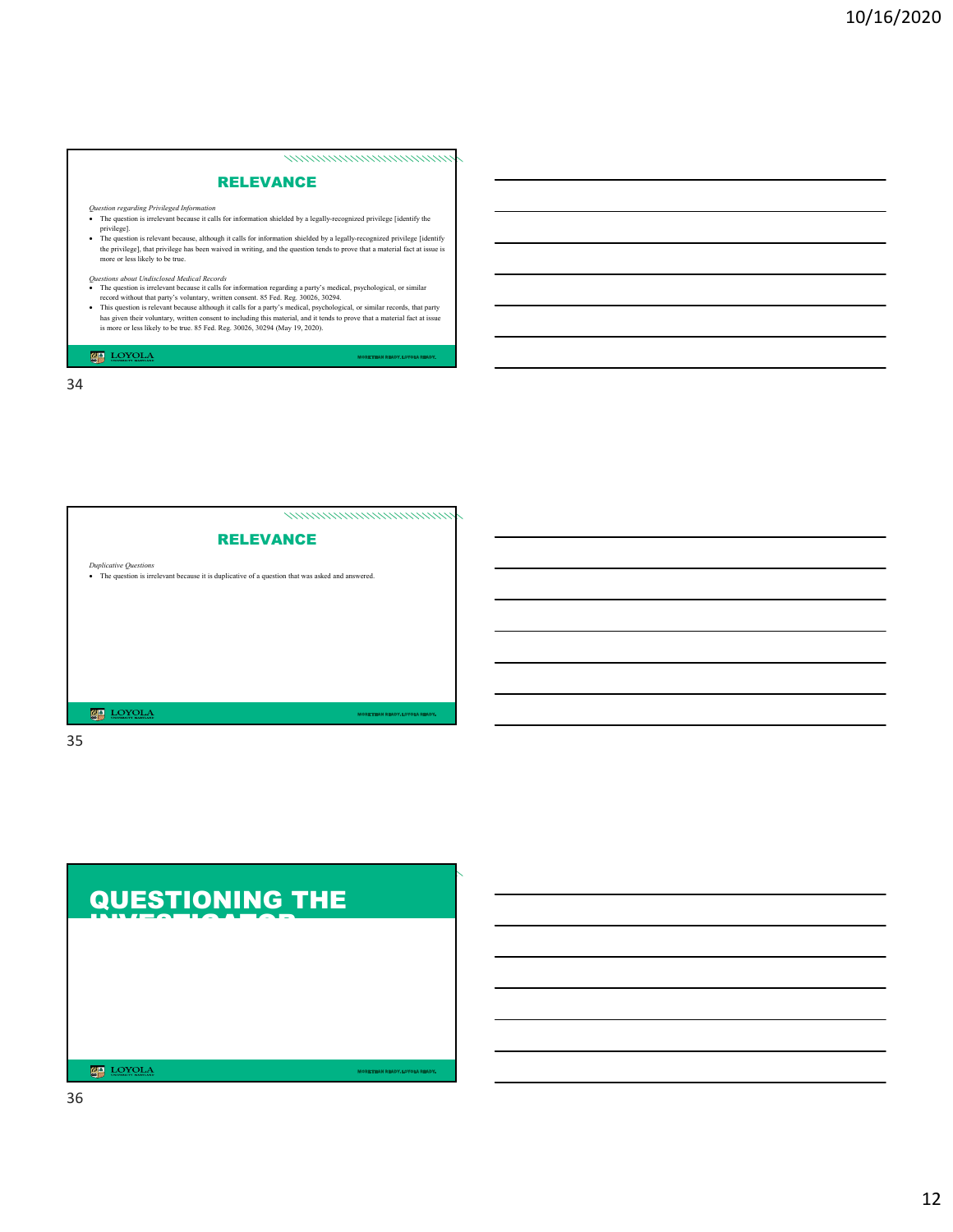#### namananananananana

# CROSS EXAMINATION

- A divisors will have the opportunity to roos examination, no statement of theirs can be relied upon for sexual misconduct charges<br>
If someone does not submit to cross examination, no statement of theirs can be relied upon
	-
- 
- 
- 
- 
- Chair will determine and state if the question is relevant or ask the advisor to rephrase<br>• If the question is relevant, the person will be asked to answer<br>• If the question is not relevant, the person will be asked not
- 

#### **LOYOLA**

37

![](_page_12_Picture_13.jpeg)

![](_page_12_Picture_15.jpeg)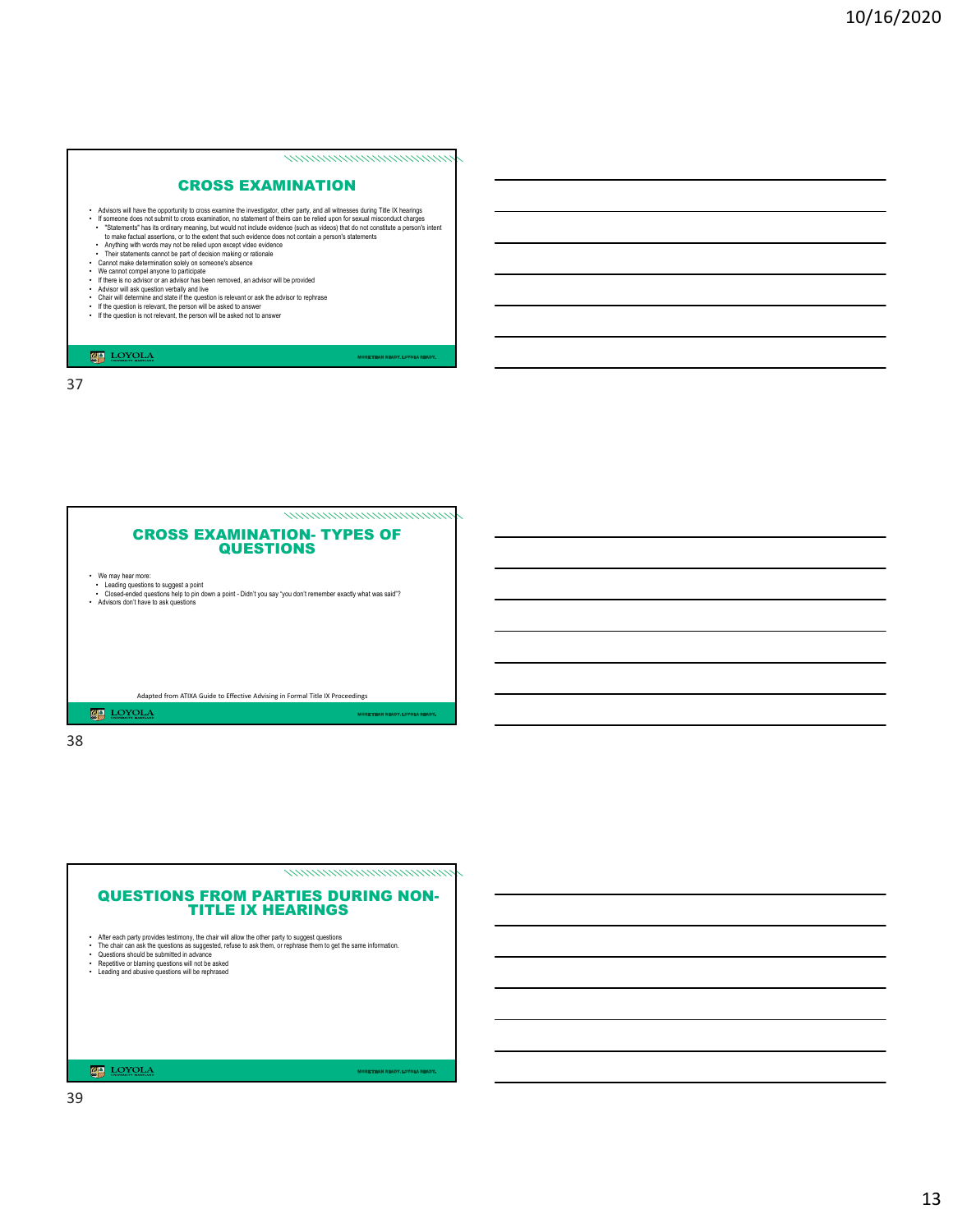# ,,,,,,,,,,,,,,,,,,,,,,,,,,,,,,,

#### **OUTCOME**

- 
- Normally within 10 business days of hearing<br>• Be prepared for any outcome and to manage response to any outcome<br>• Outcome is usually an "in person" meeting<br>• Outcome letter will include:
- 
- 
- 
- 
- Whether the respondent was responsible or not for each charge<br>• A detailed rationals for the finding<br>• Sanctions for the outcome, if any<br>• A detailed rationals for the sanctions, if any<br>• A list of procedural steps taken
- 
- 

#### **LOYOLA**

40

#### 

# RATIONALE

- 
- Findings of fact<br>• Analysis of fact support the determination of responsibility or non-responsibility<br>• Detailed description of the major components<br>• How evidence and information presented was weighed<br>• How the evidence
- 
- 

41

![](_page_13_Figure_22.jpeg)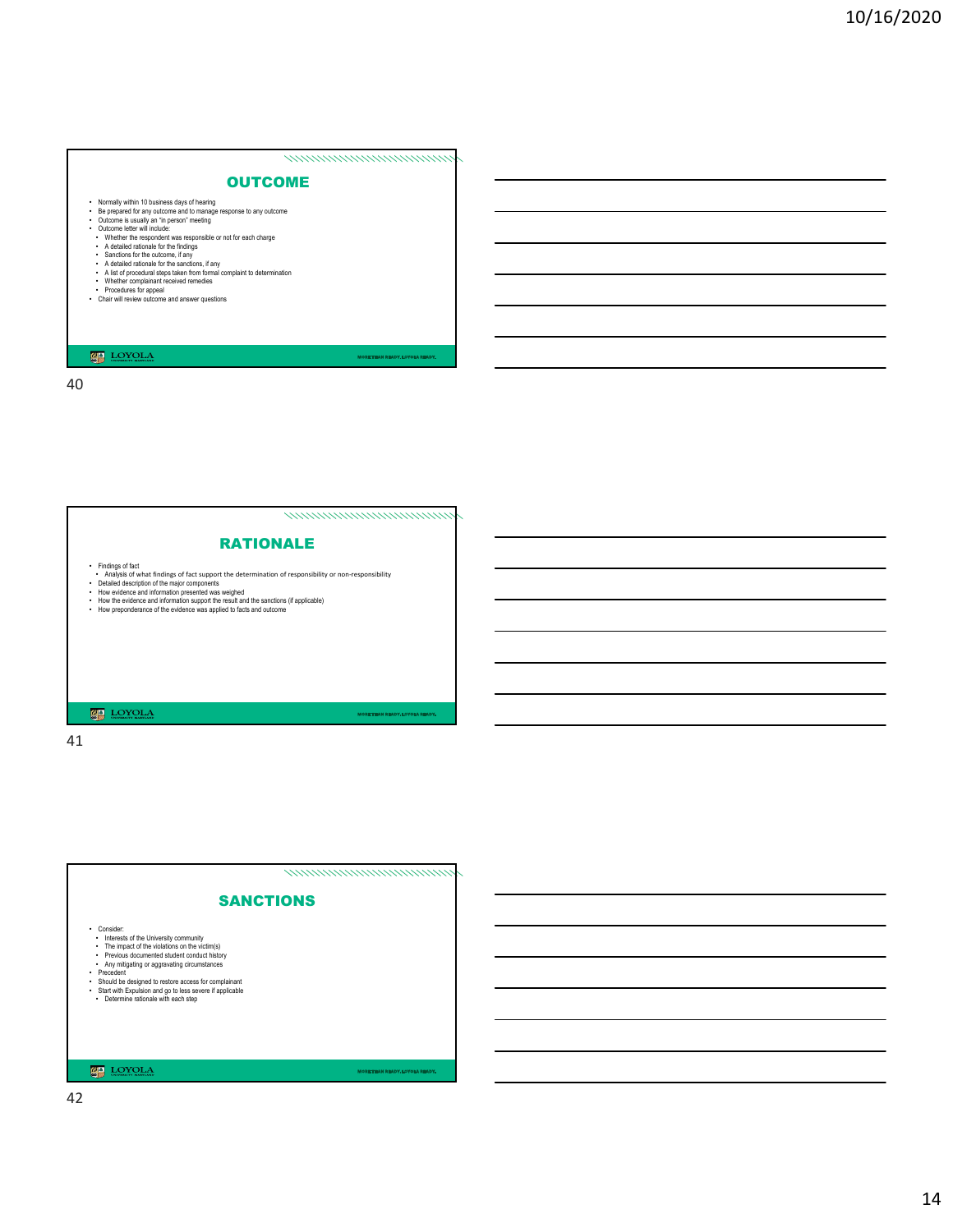#### nommanananananana

# APPEAL PROCESS

- 
- 
- 
- 
- Parties may appeal dismissal or hearing outcome<br>
 Grounds for appeals that there were procedural irregularities that affected the outcome of the matter;<br>
 The party alleges new evidence that was not reasonably availabl
- The party alleges that the sanctions imposed are grossly disproportionate to the findings of responsibility.

#### **LOYOLA**

43

![](_page_14_Picture_11.jpeg)

44

![](_page_14_Figure_13.jpeg)